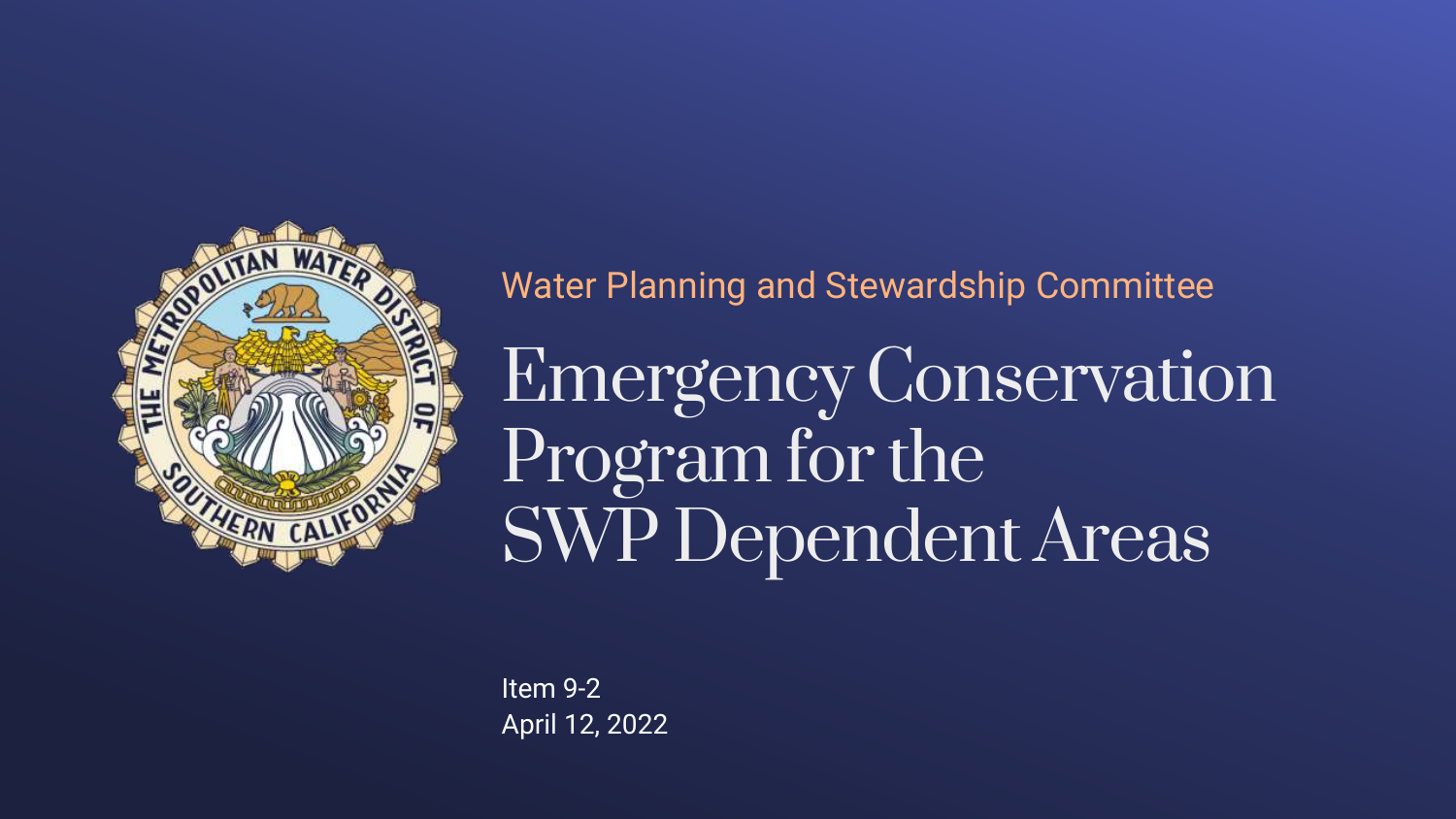How did we get here?

# Third Year of Drought

- Driest 3 years
- Driest 3 months (Jan. Mar.)



Declarations and Executive Orders by  $\bullet$ Governor Newsom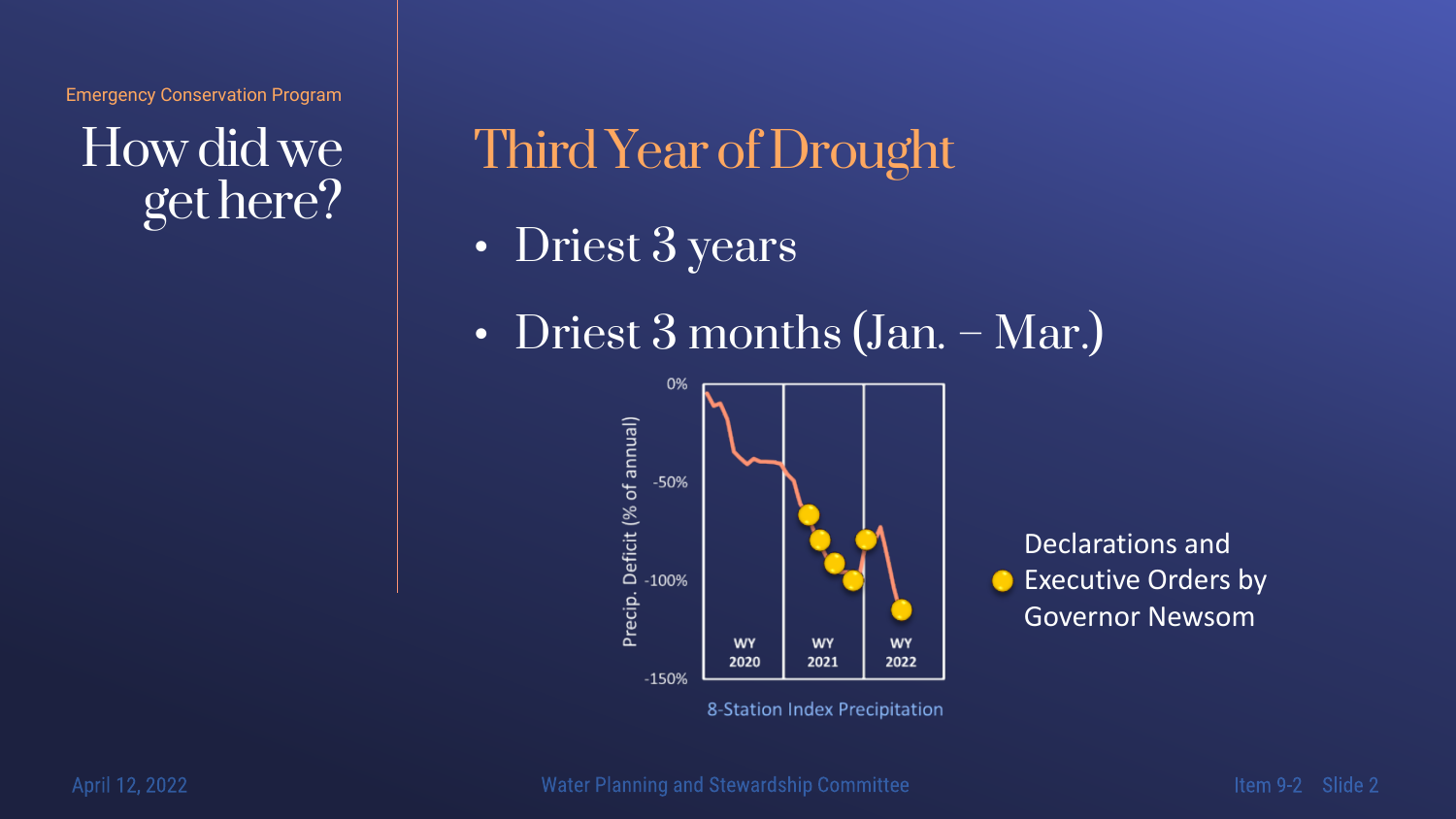How did we get here?



# Third Year of Drought

- Driest 3 years
- Driest 3 months (Jan. Mar.)
- Lowest 3-year total deliveries from State Water Project

| <b>Average Expectation for SWP</b> |  | 3.2 million AF        |
|------------------------------------|--|-----------------------|
| <b>DWR's Lowest Forecast</b>       |  | <b>1.0 million AF</b> |
| <b>Today</b>                       |  | 0.6 million AF        |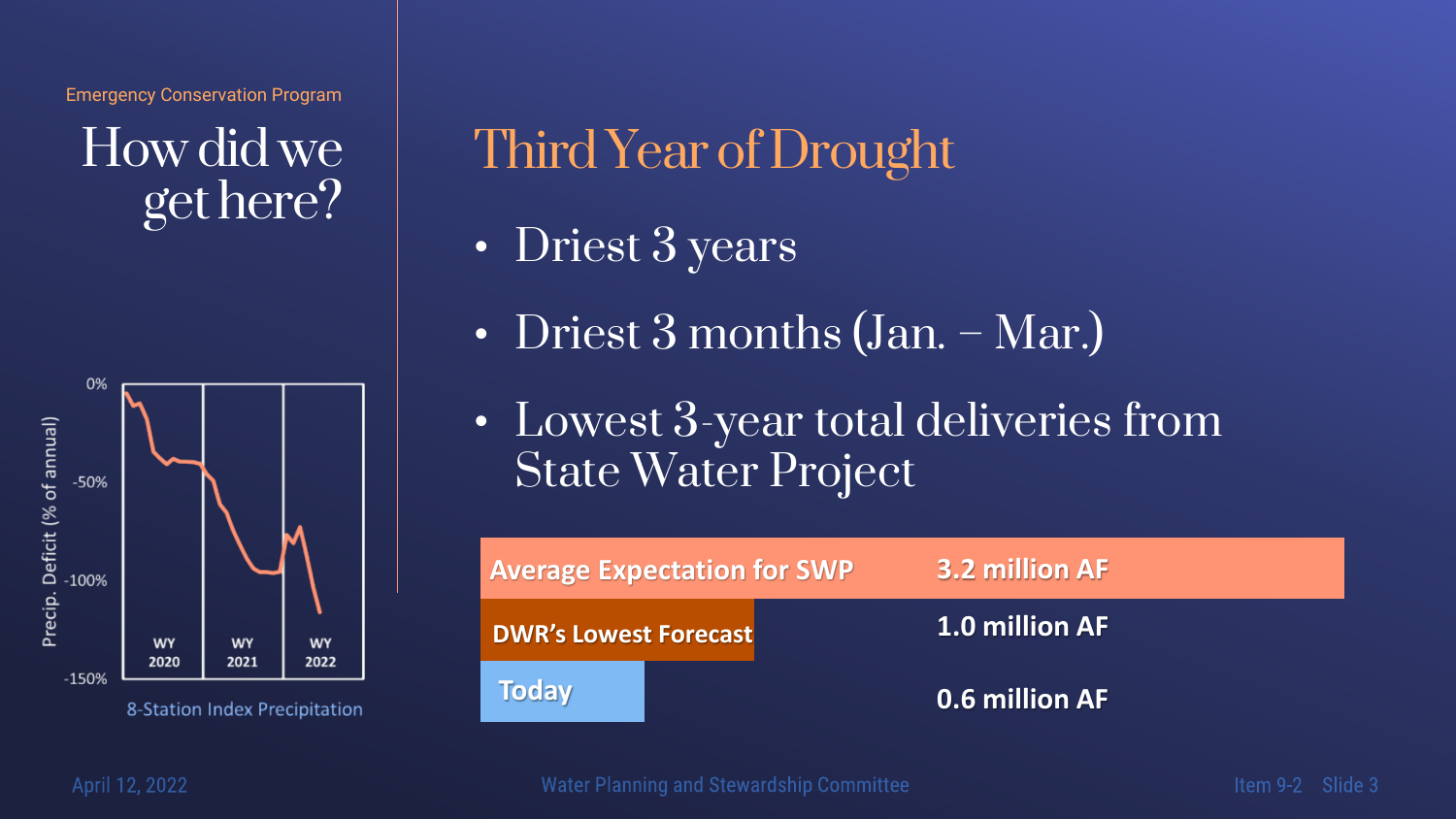What did we do as the drought intensified?



8-Station Index Precipitation

# Proportionate Response Since Mar. 2020

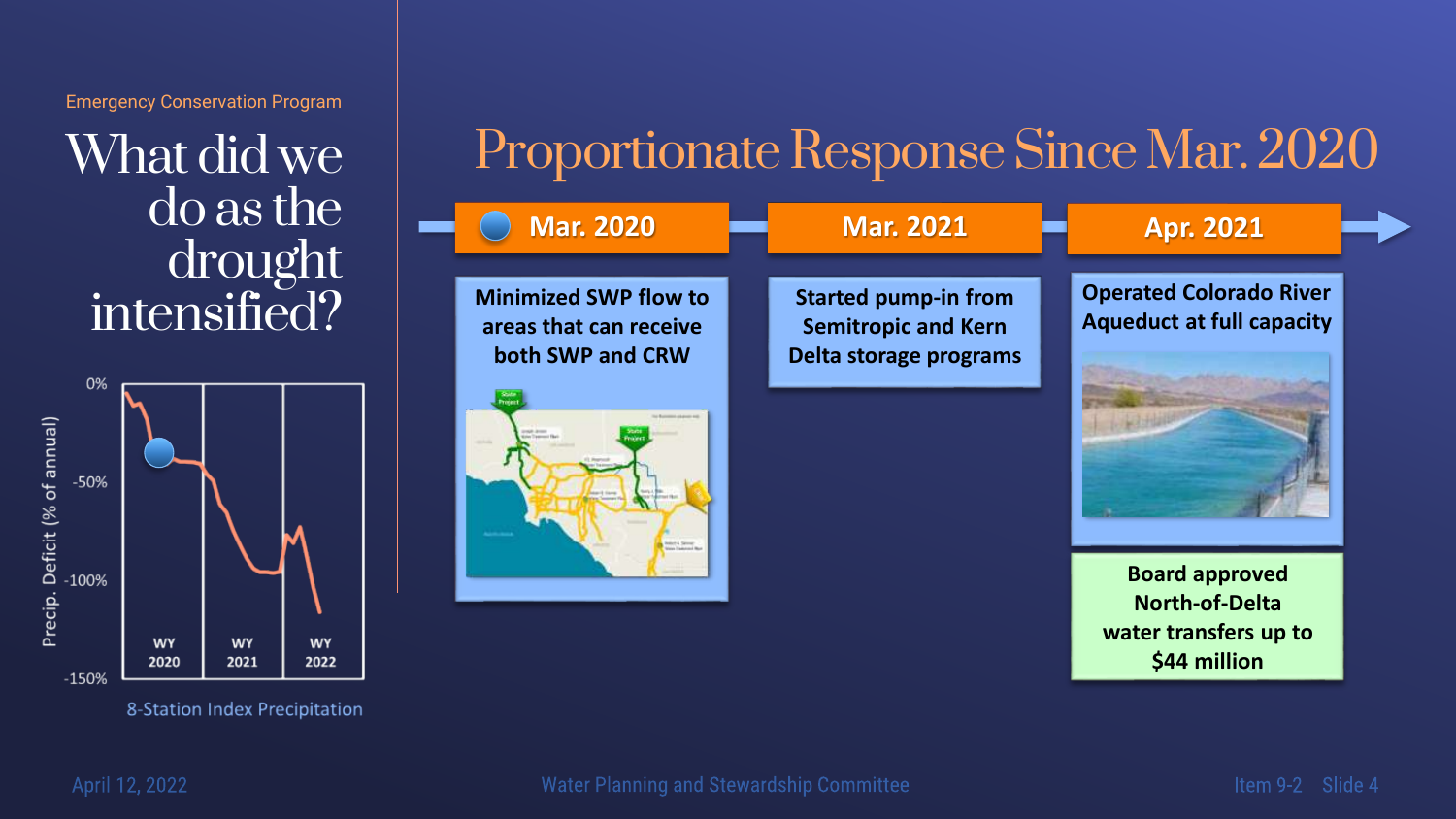What did we do as the drought intensified?



8-Station Index Precipitation

## Proportionate Response Since Mar. 2020

| <b>May 2021</b>                                                                     | <b>Jun. 2021</b>                                             | <b>Aug. 2021</b>                                                                          |  |
|-------------------------------------------------------------------------------------|--------------------------------------------------------------|-------------------------------------------------------------------------------------------|--|
| <b>Board approved new</b><br><b>Operational Shift</b><br><b>Cost-Offset Program</b> | <b>Rehabilitated Greg</b><br>Avenue pumps began<br>operation | <b>Board declared Water</b><br><b>Supply Alert, calling for</b><br>consumers & businesses |  |
| <b>Fed Mills Plant from DVL</b><br>for the first time                               |                                                              | to voluntarily reduce<br>water use                                                        |  |
|                                                                                     |                                                              |                                                                                           |  |
|                                                                                     |                                                              |                                                                                           |  |

Item 9-2 Slide 5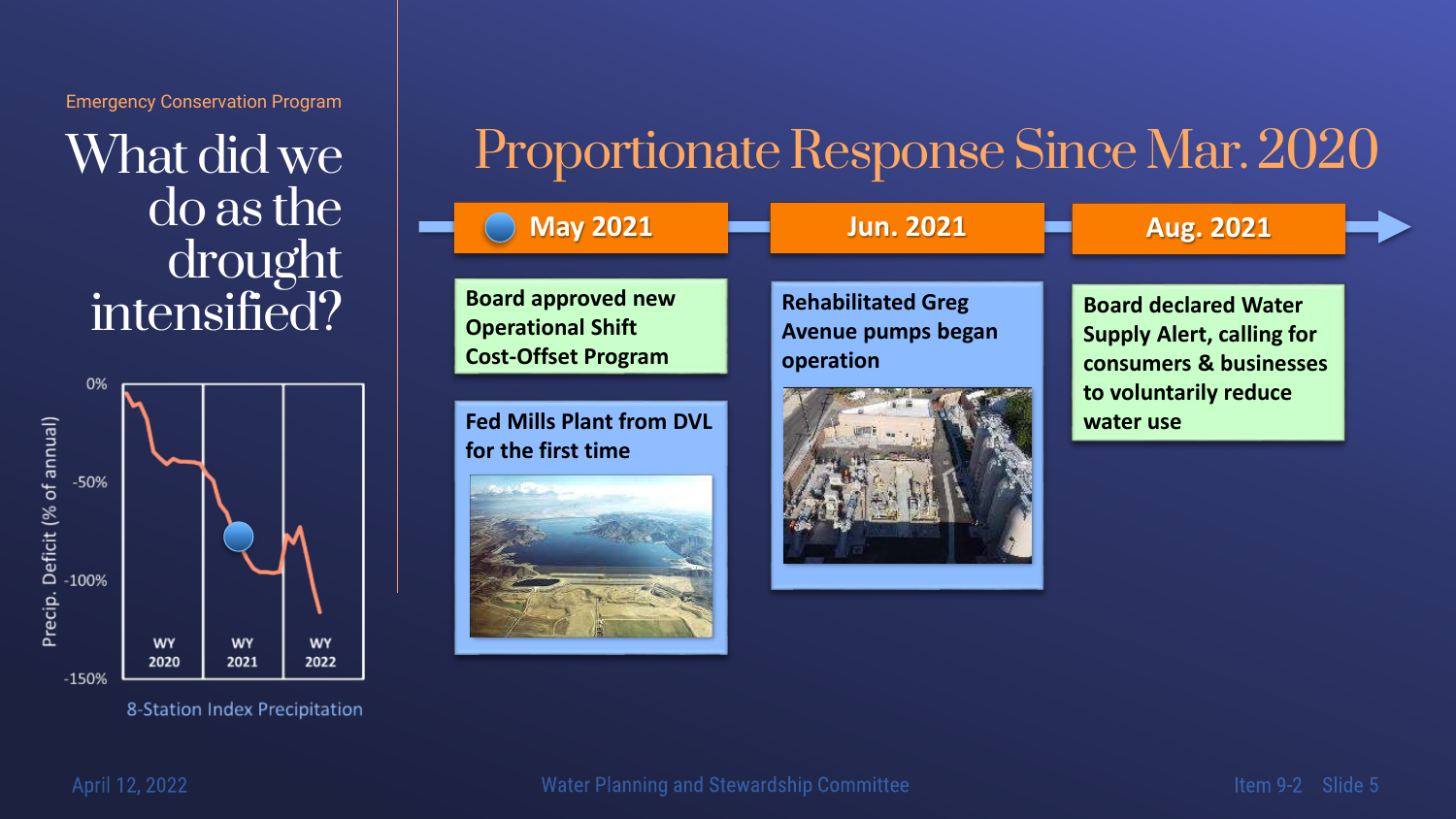What did we do as the drought intensified?



8-Station Index Precipitation

## Proportionate Response Since Mar. 2020

| <b>Oct. 2021</b>                                                                                      | <b>Nov. 2021</b>                                                                                                            | <b>Dec. 2021</b>                                                                                      |
|-------------------------------------------------------------------------------------------------------|-----------------------------------------------------------------------------------------------------------------------------|-------------------------------------------------------------------------------------------------------|
| <b>Governor Newsom</b><br>declares State of<br><b>Emergency for all</b><br><b>California counties</b> | <b>Board declares drought</b><br>emergency for SWP<br>dependent area and<br>warns of further action<br>if drought continues | More than 16 feet of<br>snow falls in December                                                        |
| <b>Zero percent SWP</b><br>allocation expected                                                        | <b>Board expands</b><br>conservation programs                                                                               | New December Snow Record - 193.7*                                                                     |
| <b>Metropolitan requests</b><br>supplies for human<br>health and safety* if<br>drought persists       |                                                                                                                             | <b>Board approves SDCWA &amp;</b><br><b>San Bernardino Valley</b><br><b>Water District agreements</b> |
|                                                                                                       |                                                                                                                             | <b>Board amends Capital</b><br><b>Investment Plan to</b>                                              |

\*domestic supply, fire suppression, or sanitation

April 12, 2022

<u>siide</u> 6 item 9-2-

**improve east area** 

**infrastructure reliability**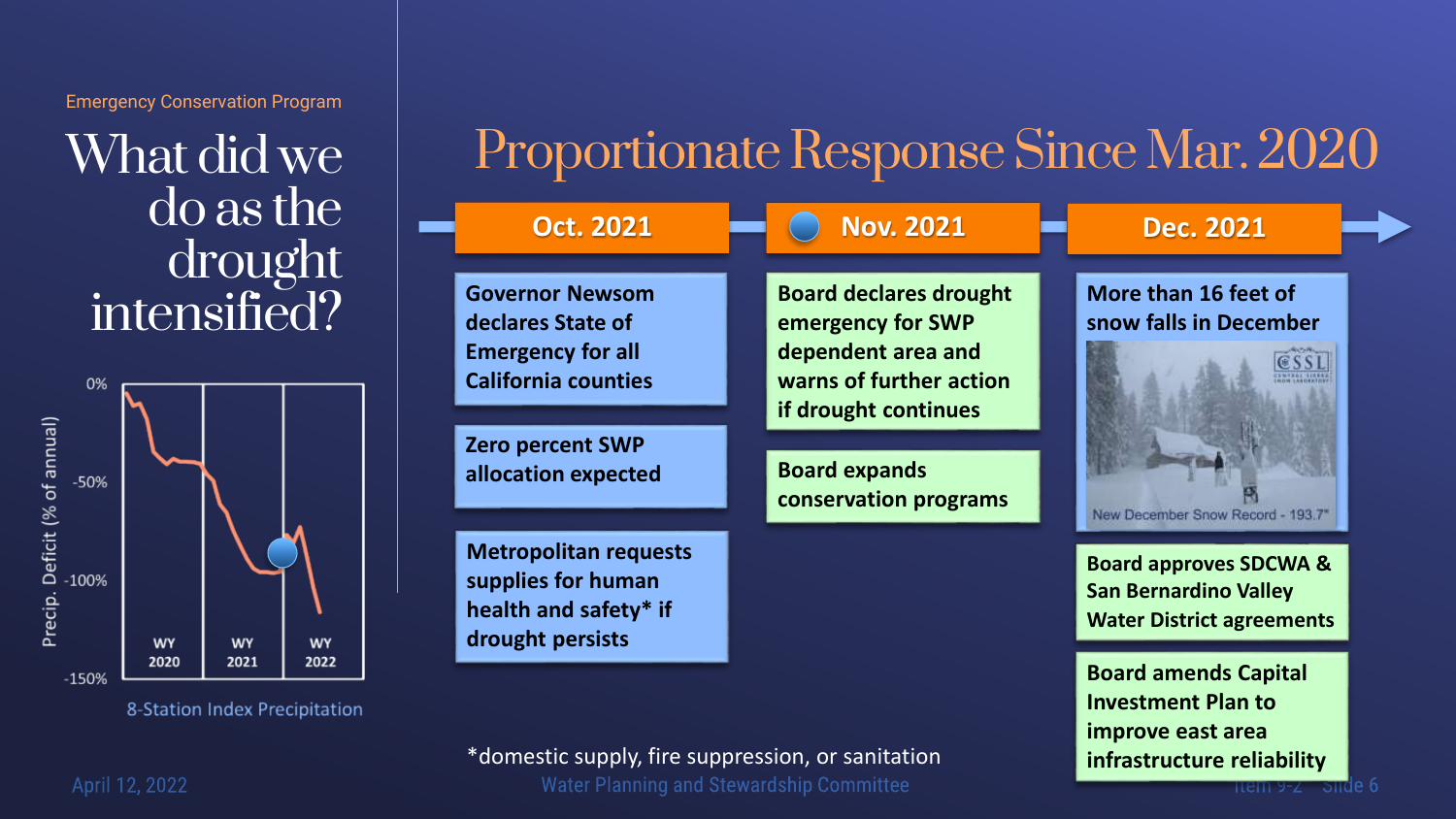What did we do as the drought intensified?



8-Station Index Precipitation

# Proportionate Response Since Mar. 2020

| <b>Jan. 2022</b>                                                                                                                                                                                                                                                              |  | <b>Mar. 2022</b>                                                                               | <b>Apr. 2022</b>                                                                                                    |
|-------------------------------------------------------------------------------------------------------------------------------------------------------------------------------------------------------------------------------------------------------------------------------|--|------------------------------------------------------------------------------------------------|---------------------------------------------------------------------------------------------------------------------|
| <b>Improved water supply</b><br>conditions allow DWR to<br>increase SWP allocation<br>to 15 percent<br><b>Board approves reverse</b><br>cyclic storage program<br><b>Board amends Capital</b><br><b>Investment Plan to</b><br>improve west area<br>infrastructure reliability |  | <b>DWR reduces</b><br><b>State Water Project</b><br>allocation to 5%;<br>provides human health | <b>Board considers</b><br><b>Emergency Conservation</b><br><b>Program for current</b><br><b>SWP Dependent areas</b> |
|                                                                                                                                                                                                                                                                               |  | and safety allocation                                                                          | <b>Board considers</b><br><b>North-of-Delta water</b><br>transfers up to \$60<br>million                            |
|                                                                                                                                                                                                                                                                               |  |                                                                                                |                                                                                                                     |

Item 9-2 Slide 7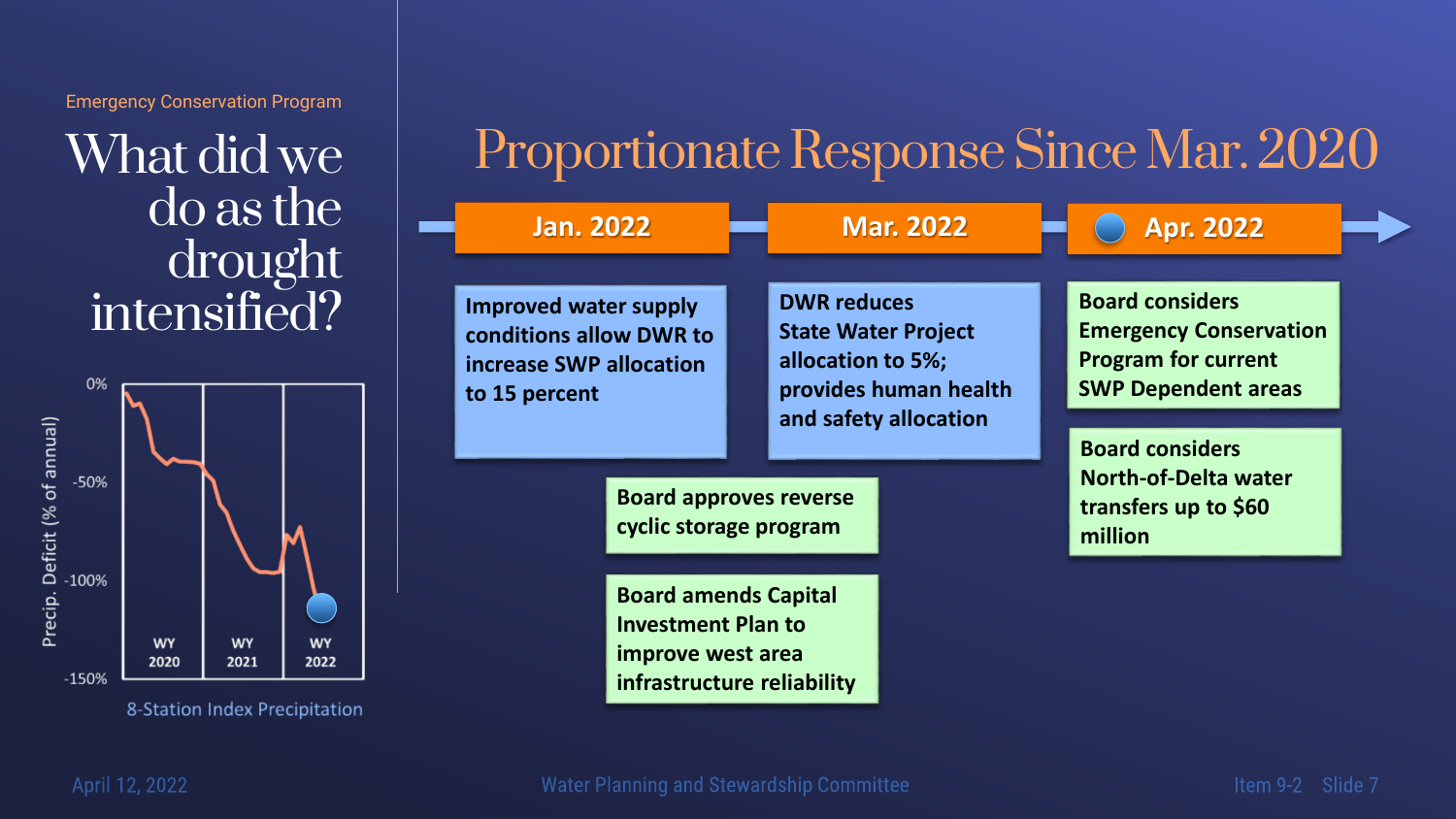What is Human Health & **Safety** supply?

Water needed for domestic supply, fire protection, or sanitation

- SWP contract provision allocating water on a basis other than Table A
- Implemented consistent with State Water Board curtailment regulations
- Primary basis is 55 gal/person/day
- Does not include outdoor uses (except hand watering for fire protection)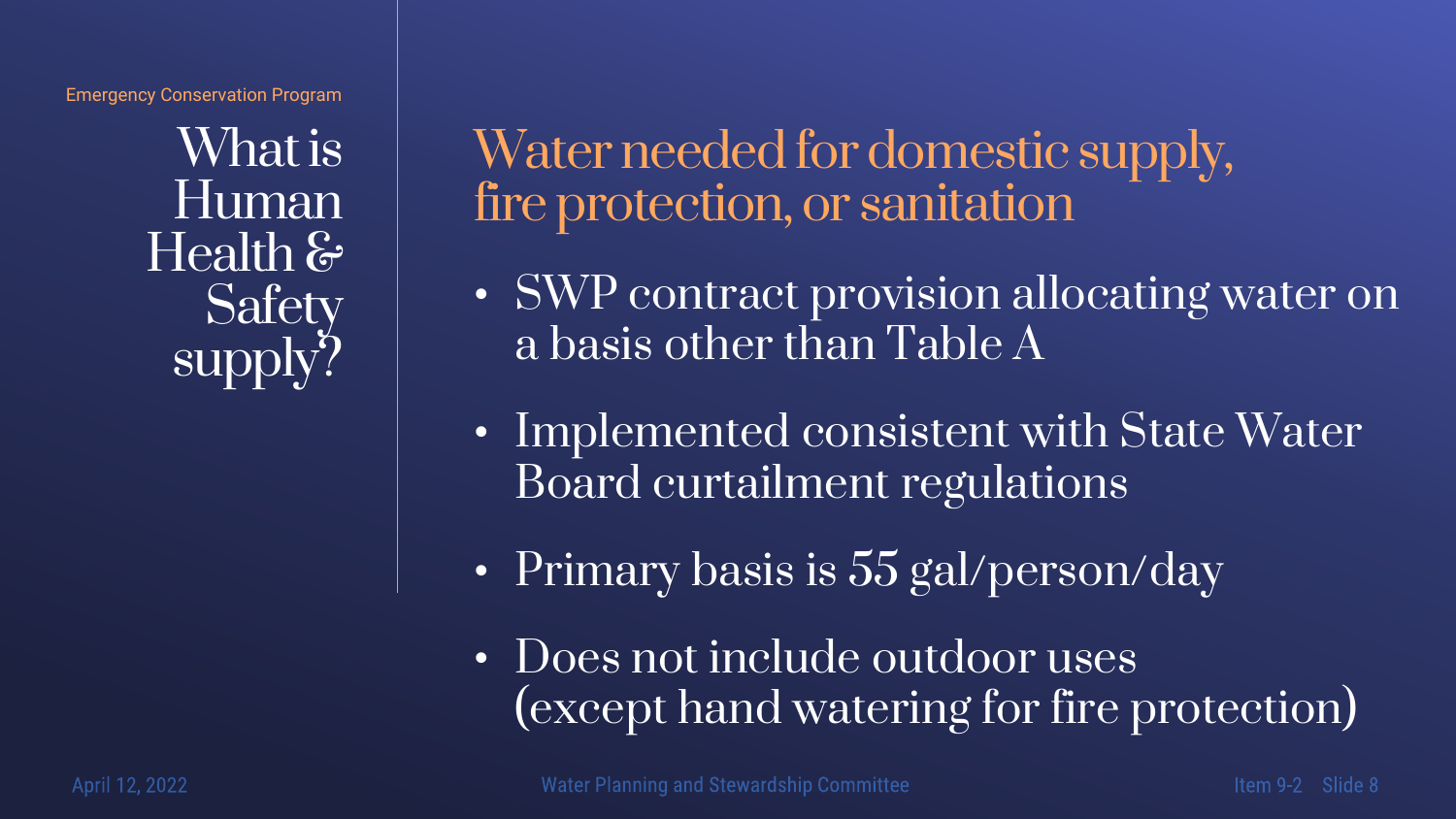What are the conditions for receiving Human Health & **Safety** supplies?

DWR conditions to accessing human health & safety supplies

- "Robust conservation efforts with mandatory requirements"
- Pay back water within five years
- Make investments to reduce reliance on SWP for human health & safety needs
- Certain other supplies may supplement human health & safety deliveries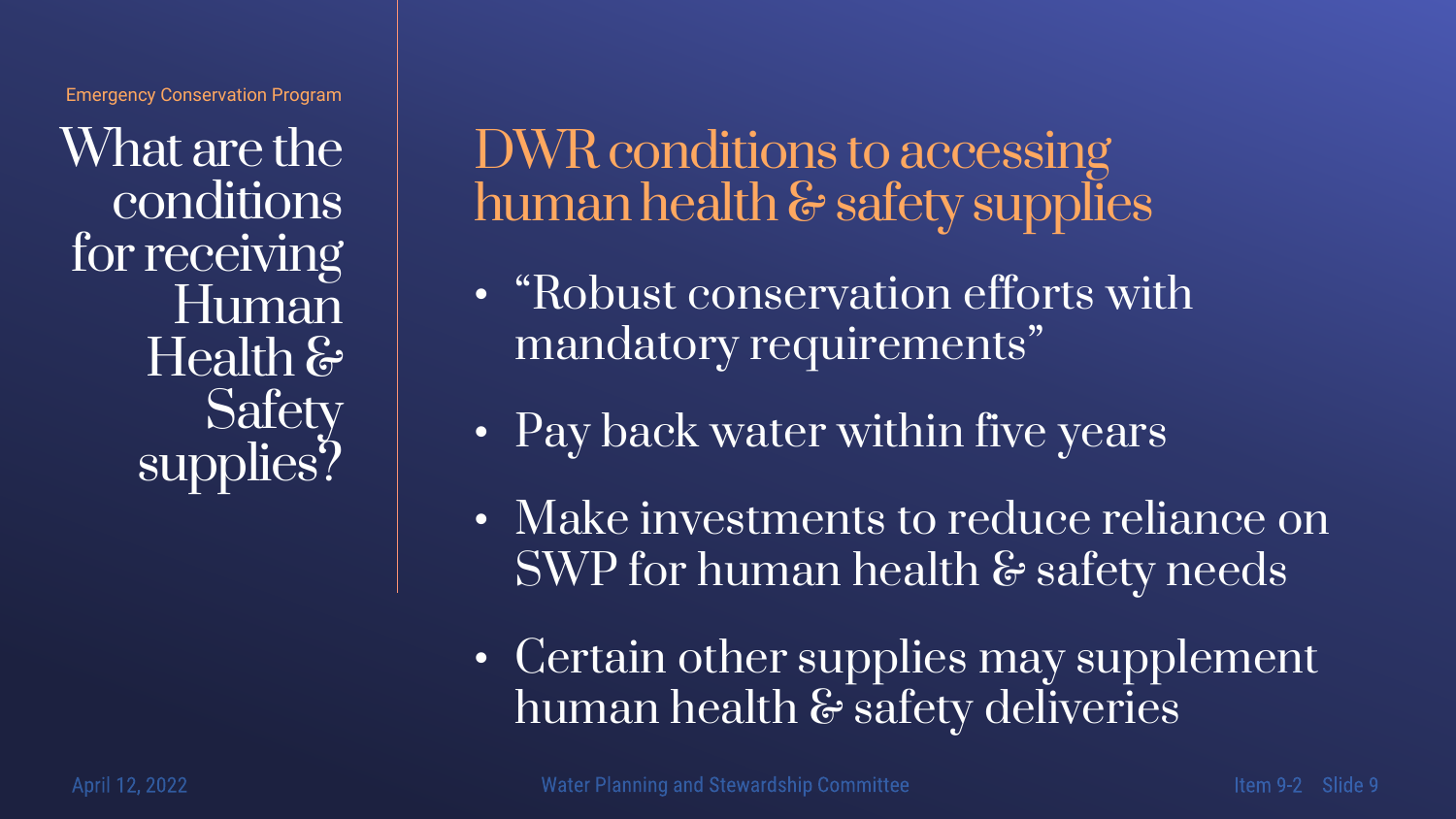What is the SWP dependent area?

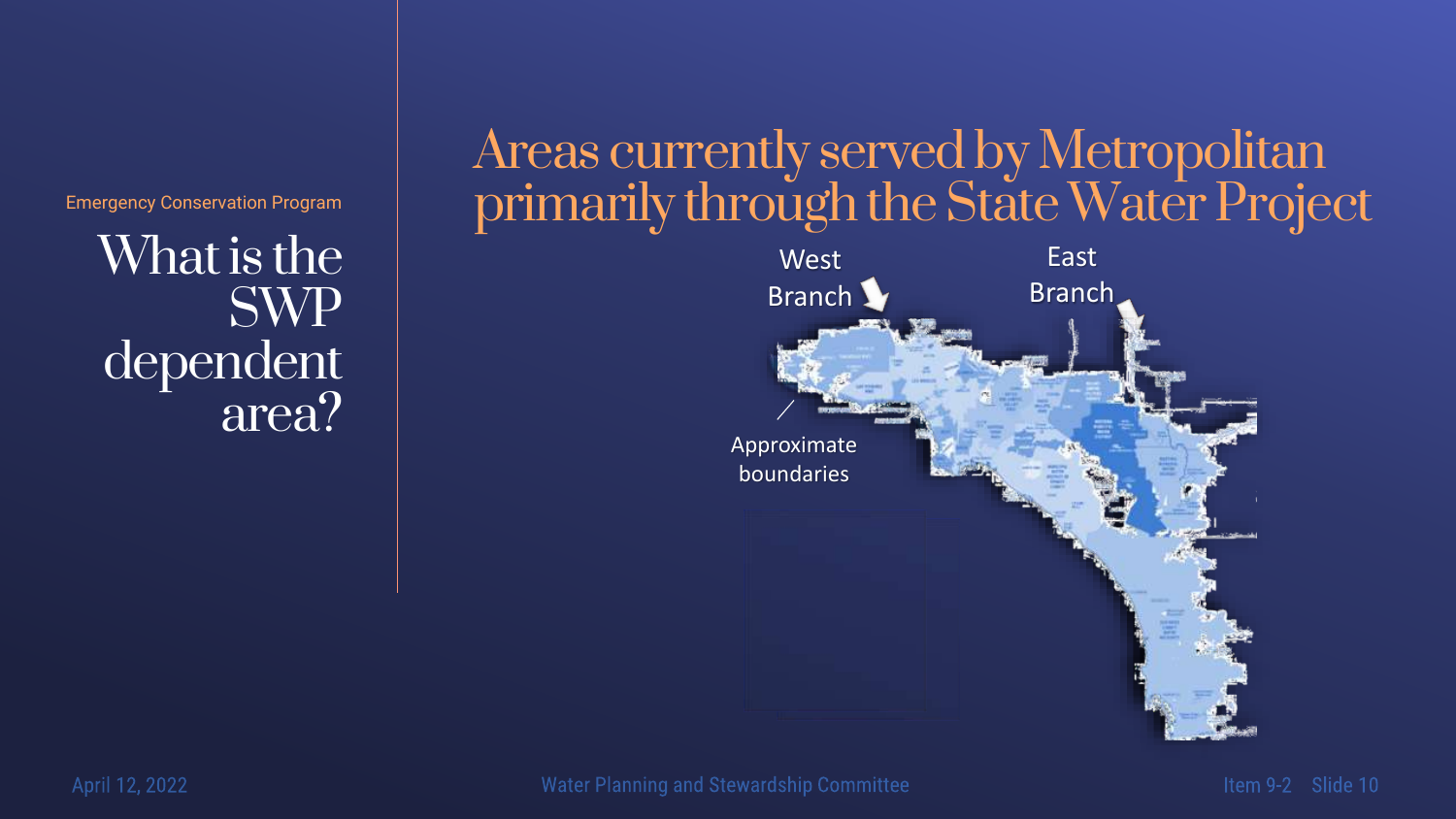Can we meet normal demands in the SWP dependent area?

# Normal water demands cannot be met in the SWP dependent area



April 12, 2022

Item 9-2 Slide 11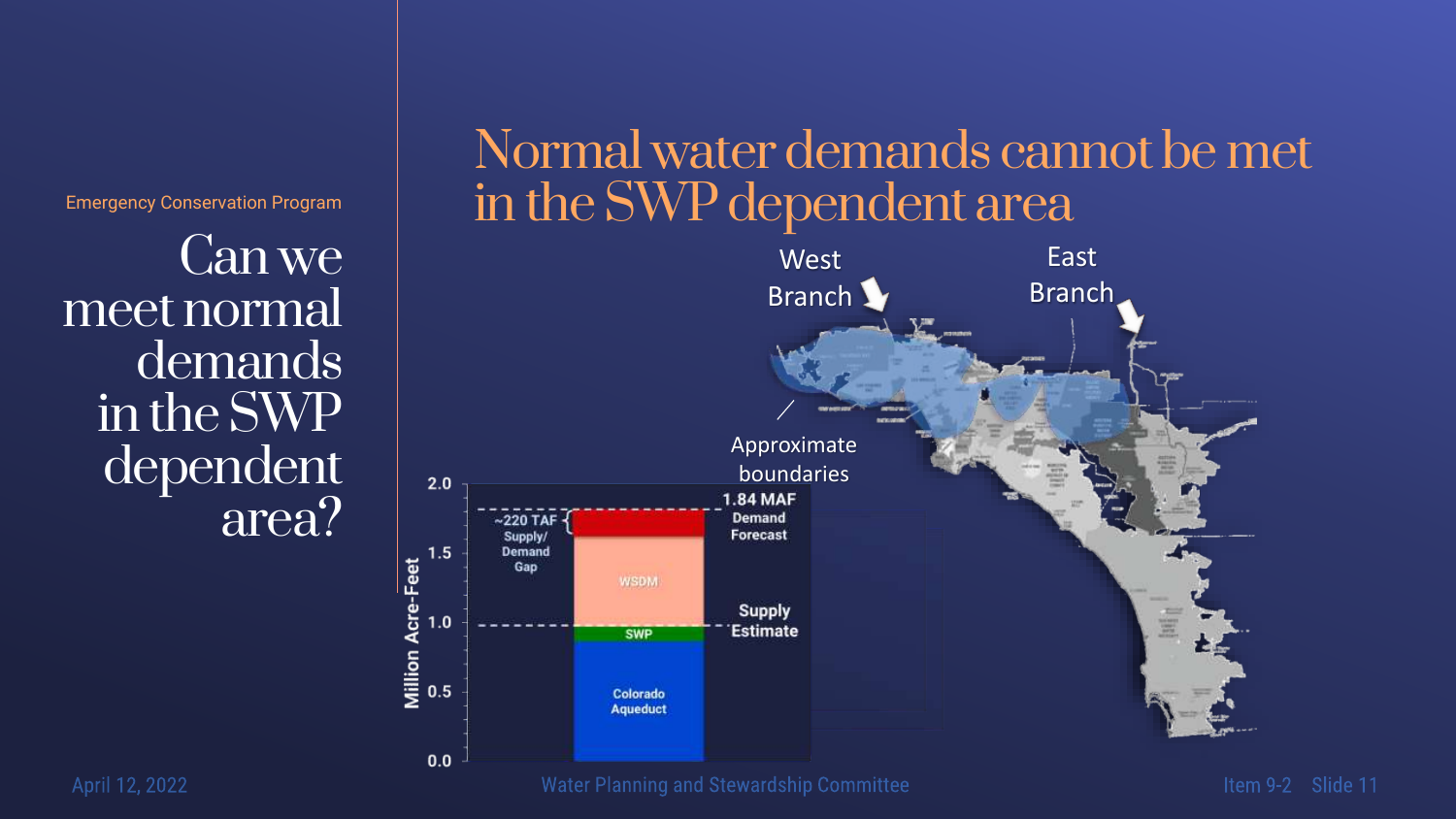When should we accelerate actions?





April 12, 2022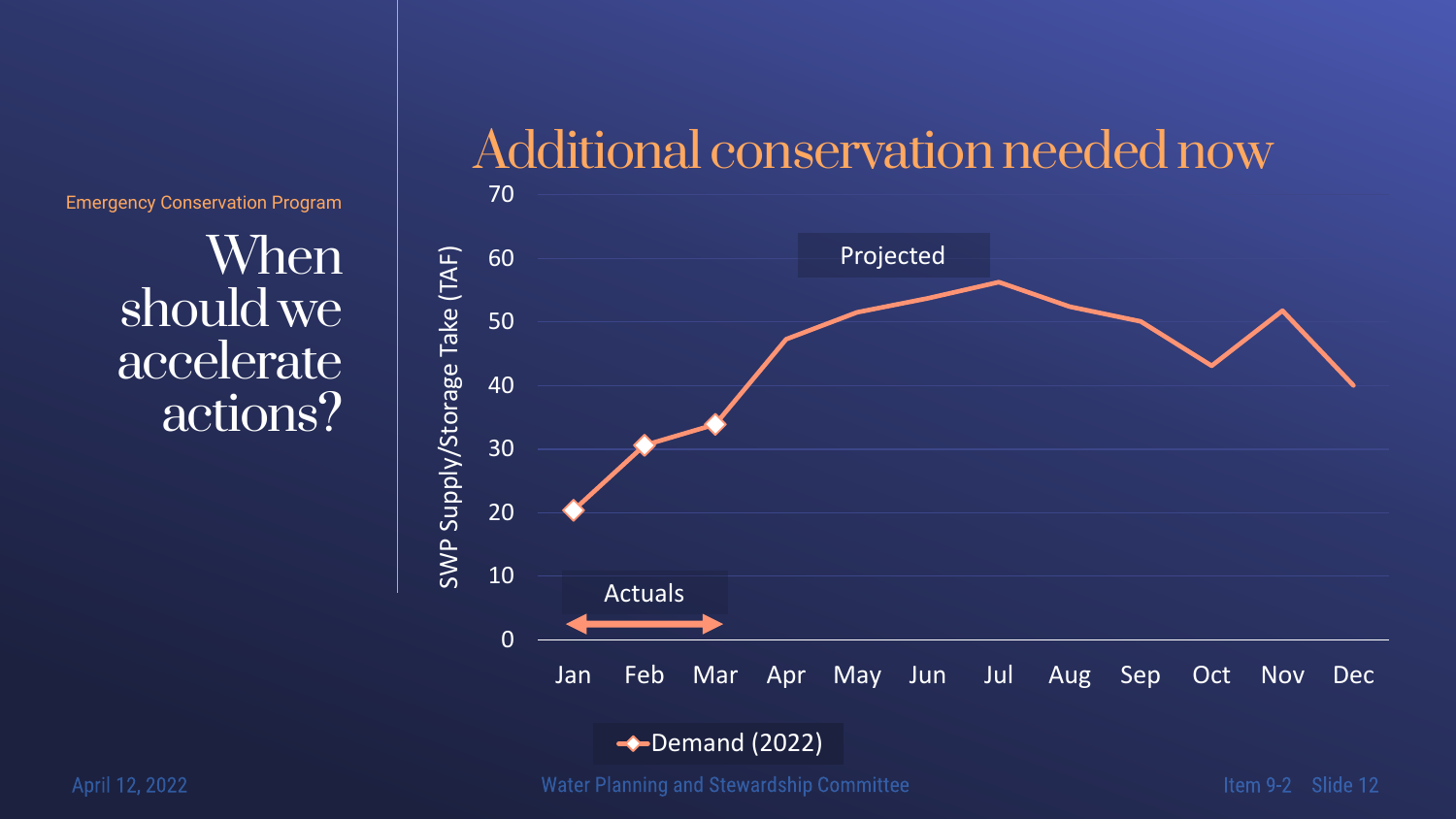When should we accelerate actions?

### Additional conservation needed now



Item 9-2 Slide 13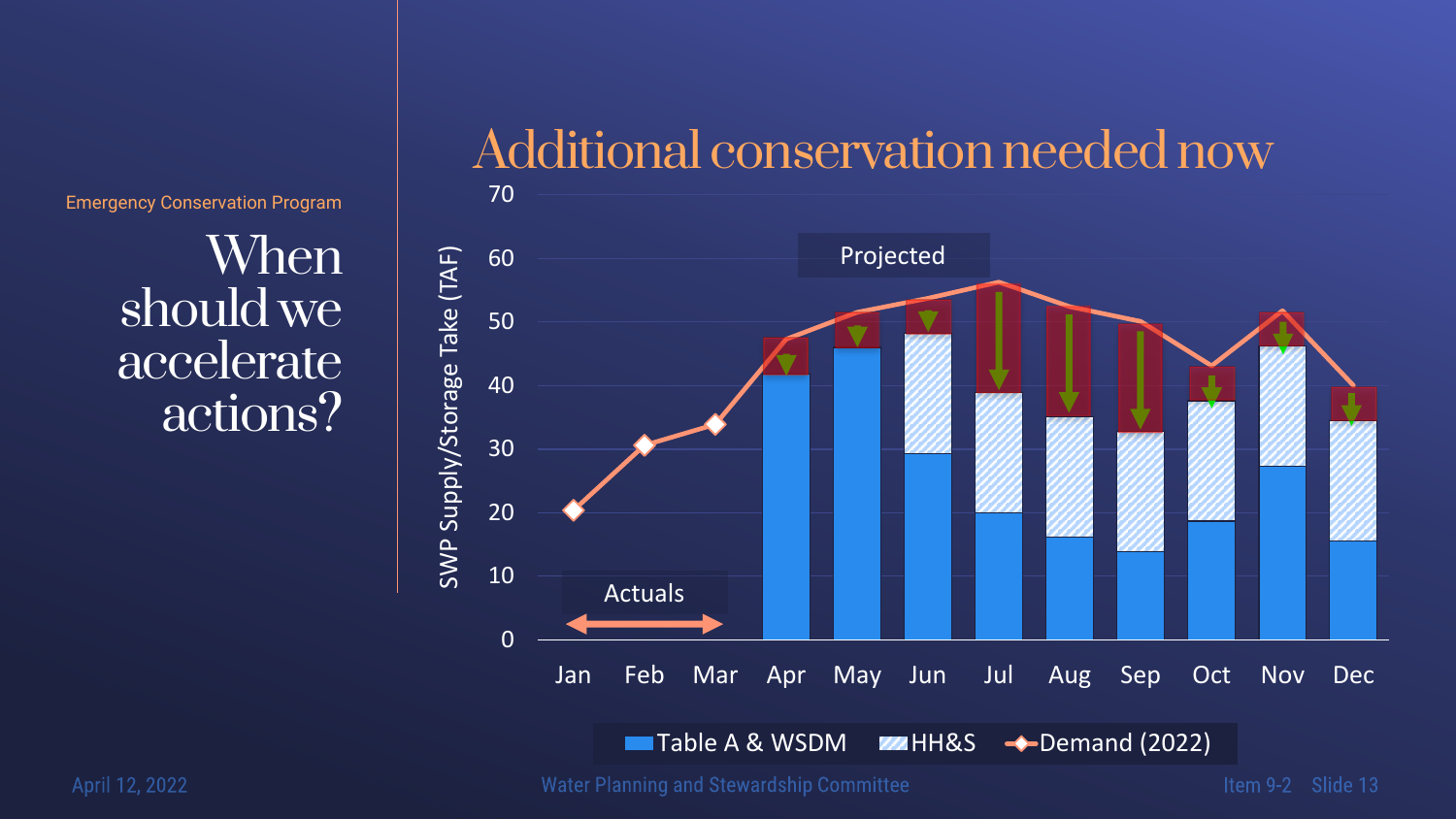What are the goals of this proposed action?

Seeking three objectives

- Preserve scarce supplies this year
- Minimize take of human health and safety water and show clear line-of-sight to conditions for its use
- Prepare for a potential fourth year of drought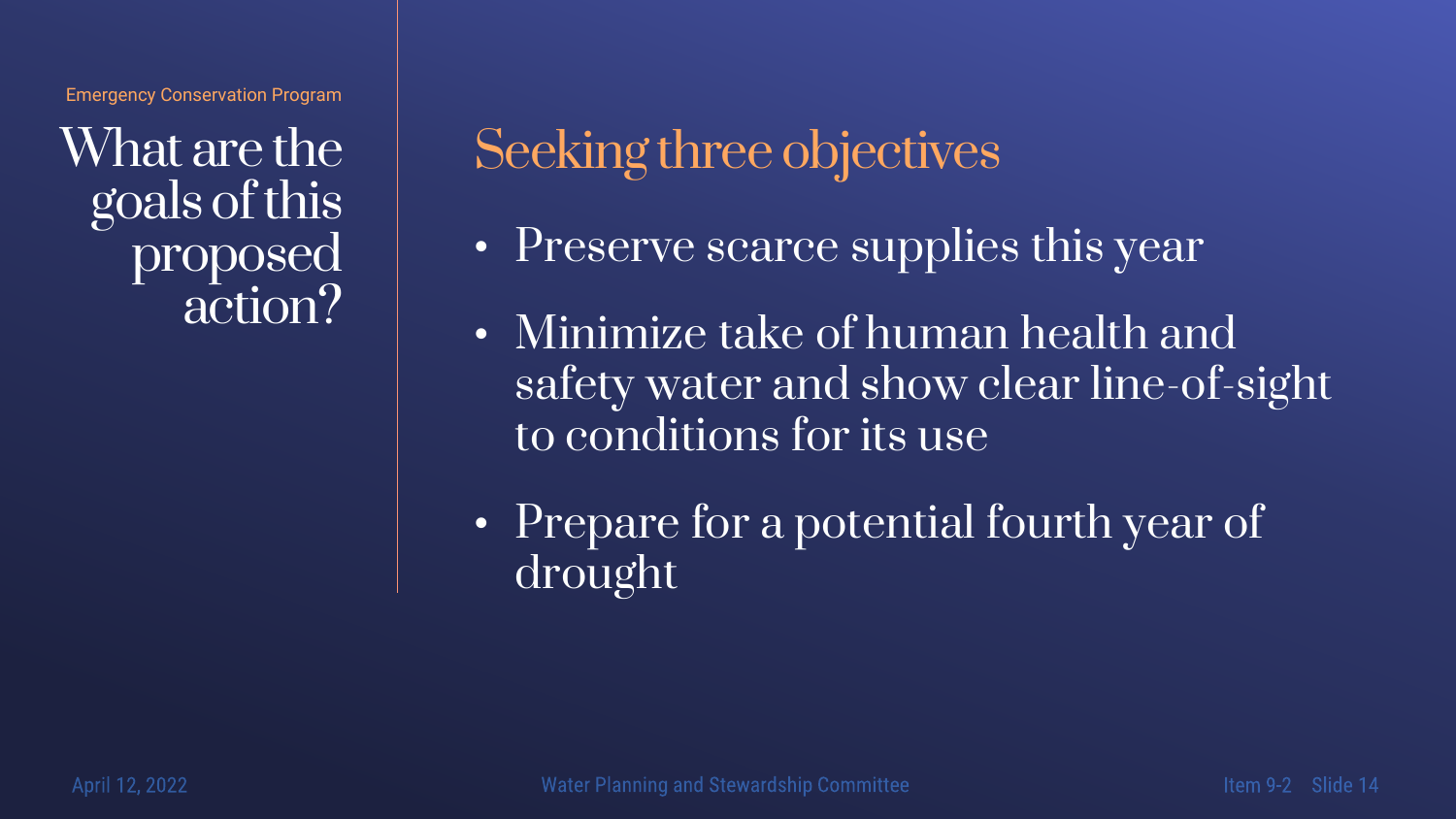## Were others involved?

Metropolitan staff advocated with DWR and sought Member Agency input

- DWR coordination to maximize use of stored supplies and transfers
- 15 meetings with directly affected Member Agency managers (since Aug. 2021)
- Monthly reporting to all Member Agency Managers and WP&S Committee of Board (through WSDM reports and presentations)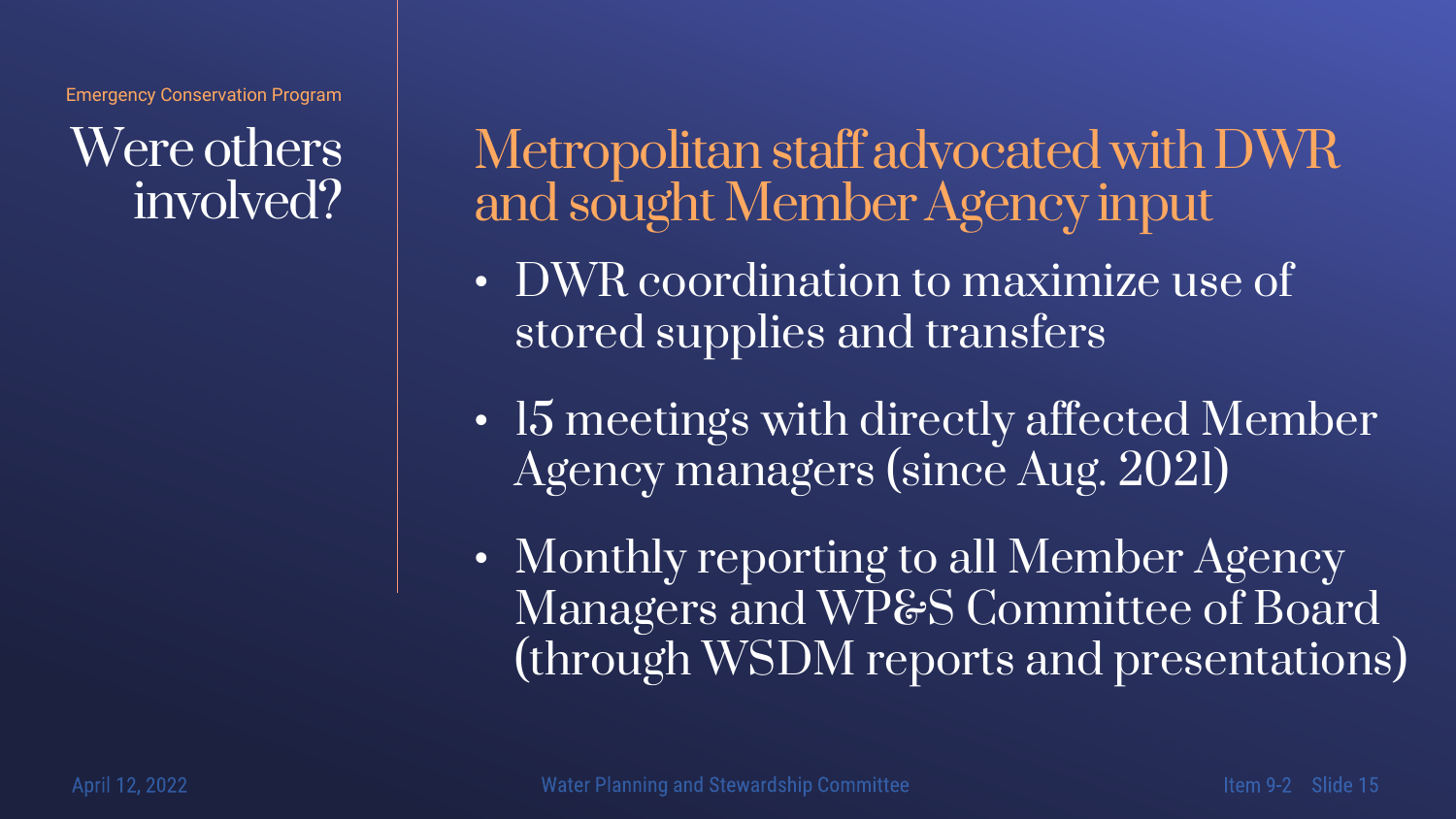What tools were considered?

Three alternatives considered:

- Water Supply Allocation Plan (2014)
- Population-Based Allocation
	- Human health and safety (55 gal/person/day)
	- Water supply balance (~130 gal/person/day)
	- Minimum additional conservation (5% reduction)
- Mandatory Conservation Actions
	- Single day per week outdoor watering
	- No outdoor watering (if warranted)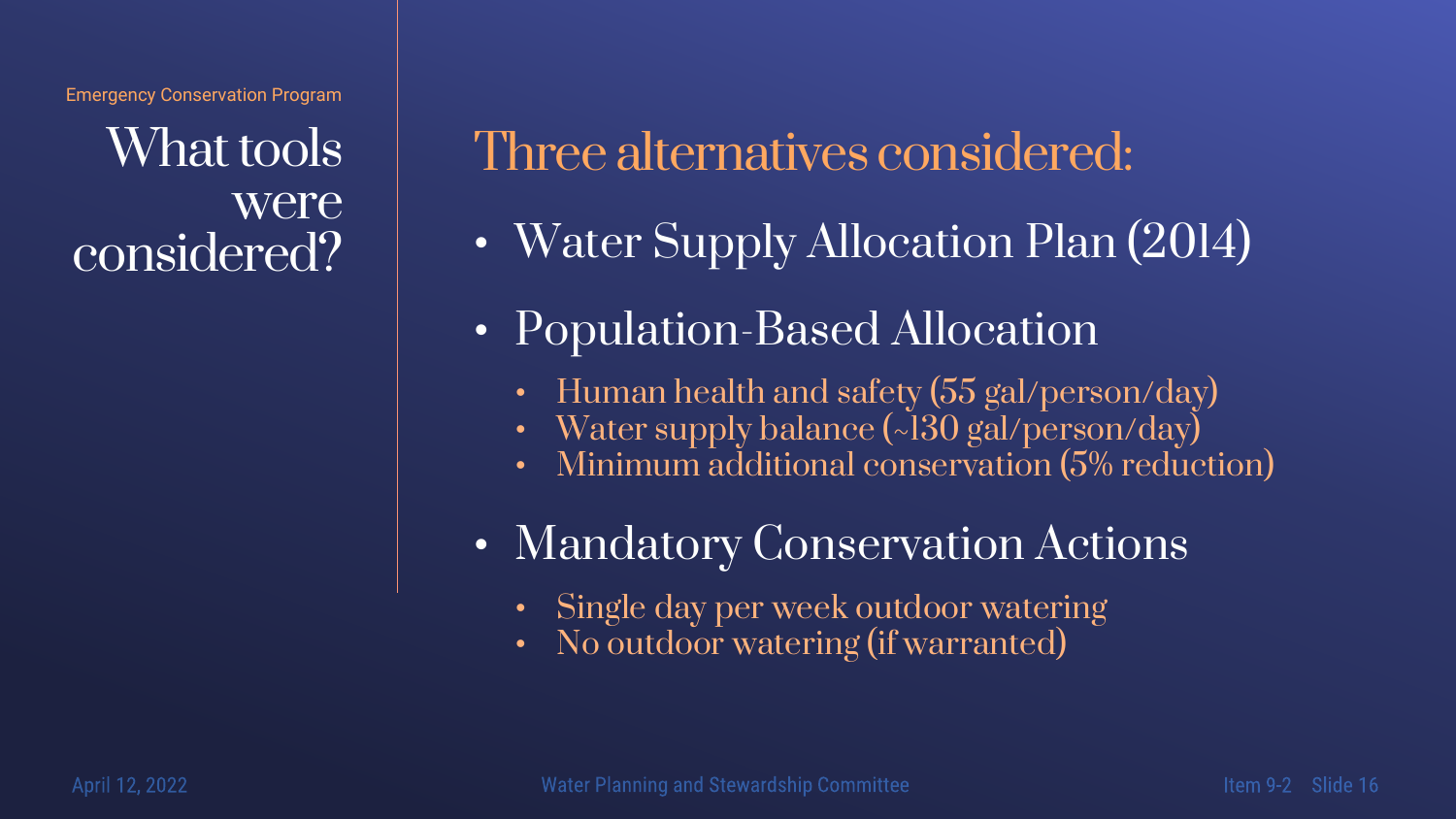### What is the framework?

Three main elements of the Emergency Conservation Program

- Mandate and enforce conservation actions
	- Single day per week outdoor watering
	- No outdoor watering (if warranted)
- Volumetric penalty of \$2,000 per acre-ft
	- Assessed on all SWP delivered to non-compliant water provider (e.g., only part wholesale Member Agency delivery )
- Ability to opt out
	- Outdoor watering restrictions and penalties do not apply if agency eliminates need for delivery of water from SWP
	- This incentivizes local production and conservation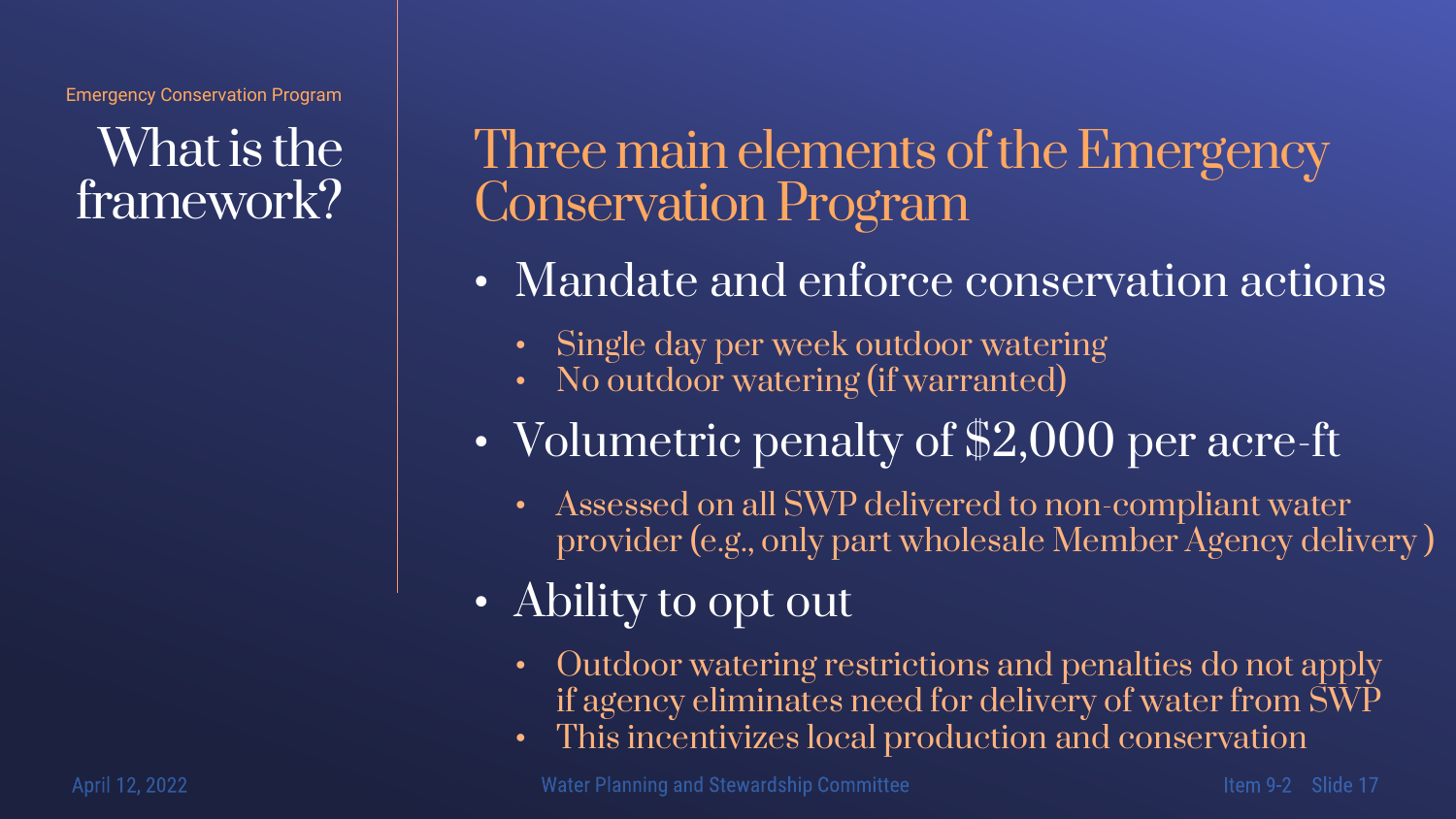How does an agency comply?

Agencies must adopt certain elements (codes, ordinances, resolutions)

- Outdoor watering restrictions
	- Phase I: Single day per week outdoor watering
	- Phase 2: No outdoor watering
- Enforcement plan
	- Real consequences to the customer for inaction
	- Approach will vary by agency
	- Ability to audit the enforcement plan
- Adopt by May 31, 2022, to avoid volumetric penalty in June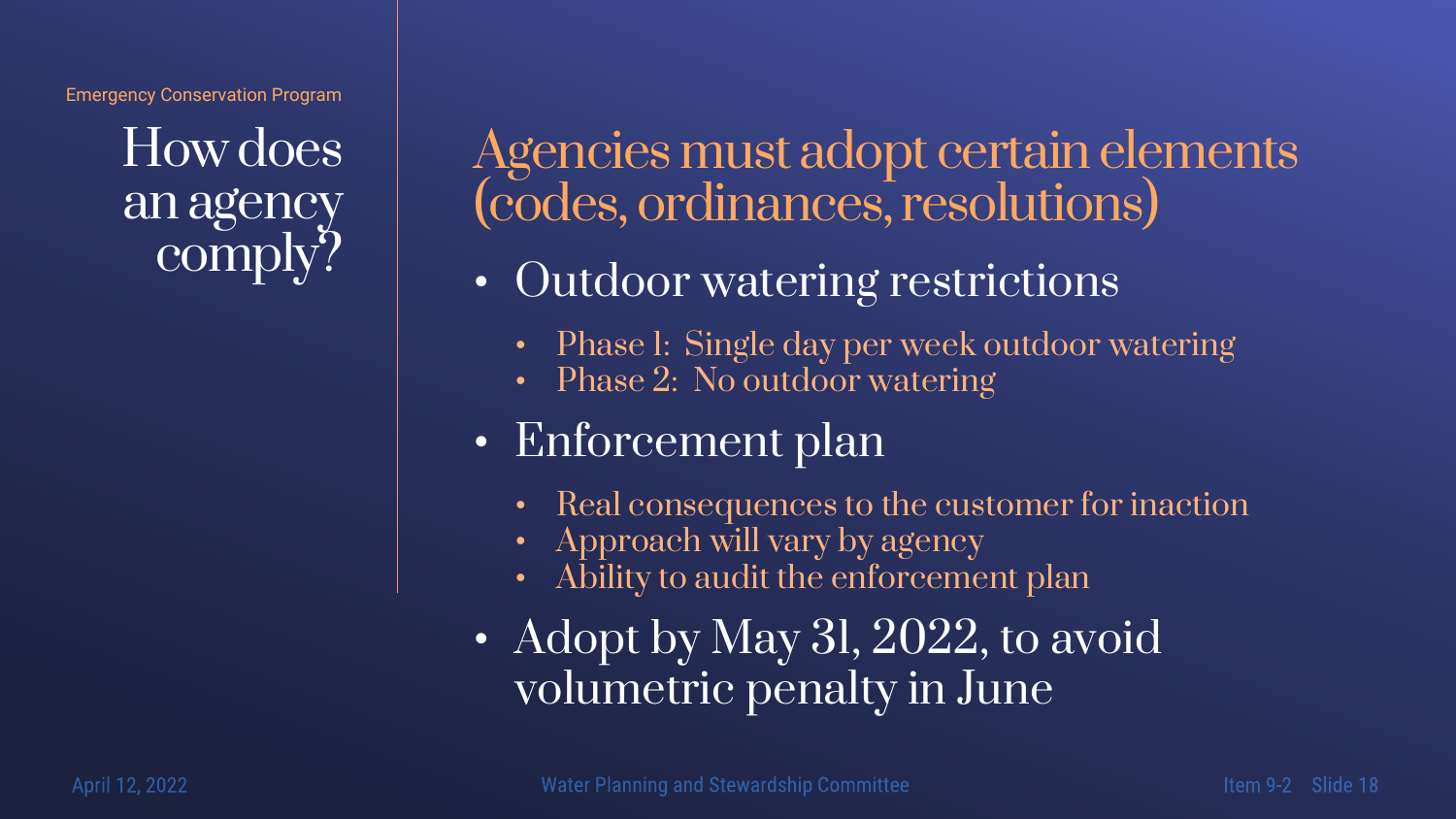What would **success** look like?

# Measures of Success

- Preserve sufficient supply for human health & safety if drought continues
- Provide supply for indoor commercial, industrial, and institutional use
- Allow time for additional emergency supply actions to come on-line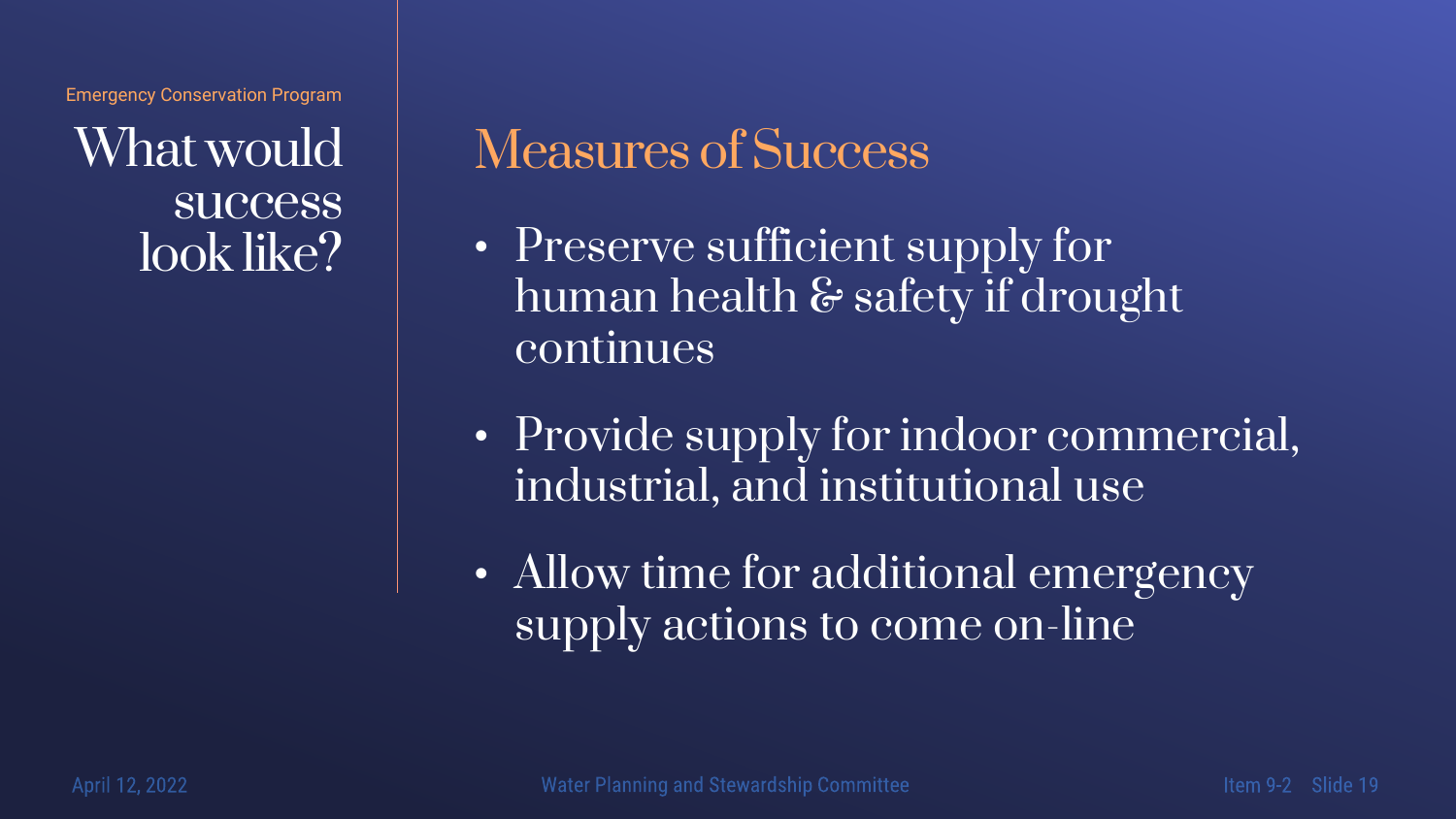How will you monitor success?

## Monitoring Mechanisms in SWP Dependent Areas

- Compliance status of water providers
- Metropolitan deliveries to affected service connections
- Local supply production
- Residential water use (existing SWRCB reporting)
- Disaggregated data from flow monitoring devices
- Remote sensing imagery analysis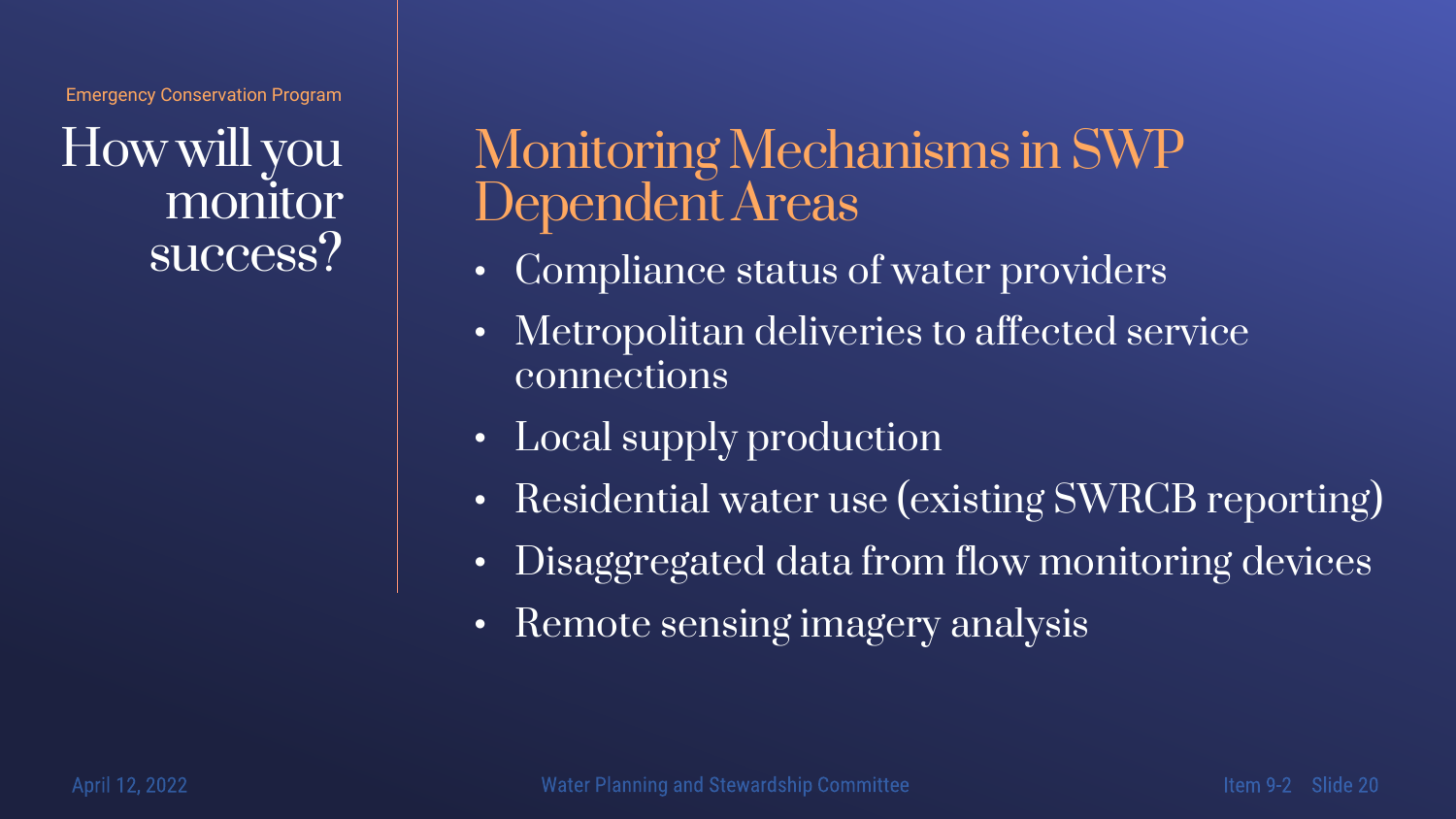What assistance is available?

- Assistance available for enforcement activities
	- Access to remaining Member Agency Administered Program (MAAP) funds in the current biennium
	- Access to the proposed \$4.2 million in the upcoming biennium will be made available on July 1, 2022
	- Any collected penalties add to these available funds
- Partnering with drought awareness and public water conservation messaging
- Regional conservation programs
	- Increased flexibility for turf removal applicants
	- Seeking additional conservation funding from state (\$4.5 million awarded last month)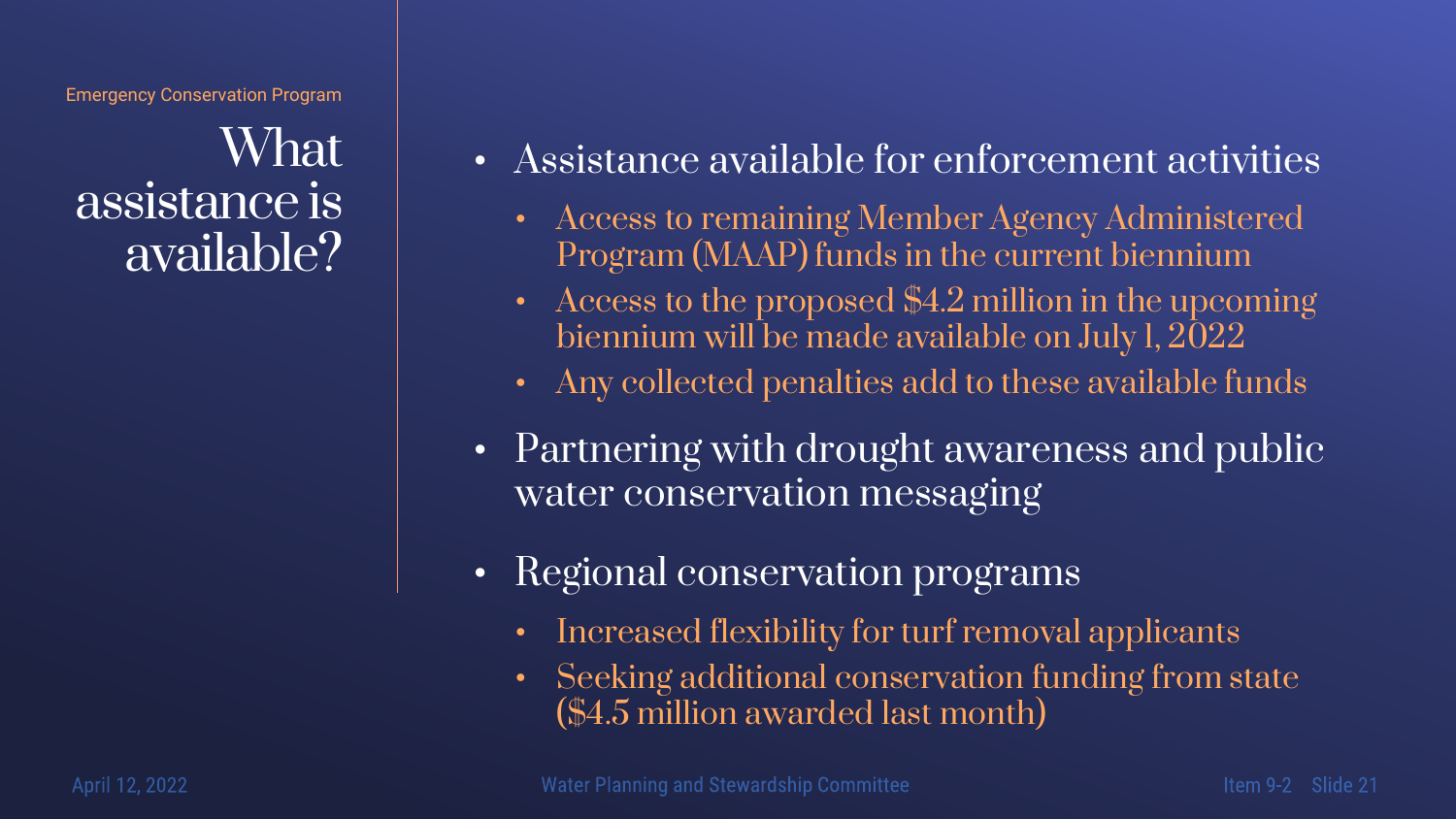What actions are proposed on April 26?

- 1. Support Governor's Executive Order N-7-22
	- Implement Water Shortage Contingency Plan Level 2 response actions to reduce water use
- 2. Declare a Water Shortage Emergency Condition
	- Targeted to the SWP Dependent Area
- 3. Adopt two-phase Emergency Water Conservation Program framework
	- Limit outdoor watering to one-day-per-week immediately
	- Require effective enforcement
	- Impose volumetric penalties of \$2,000 per acre-foot for non-compliance
	- Include second phase of complete ban on outdoor watering, if needed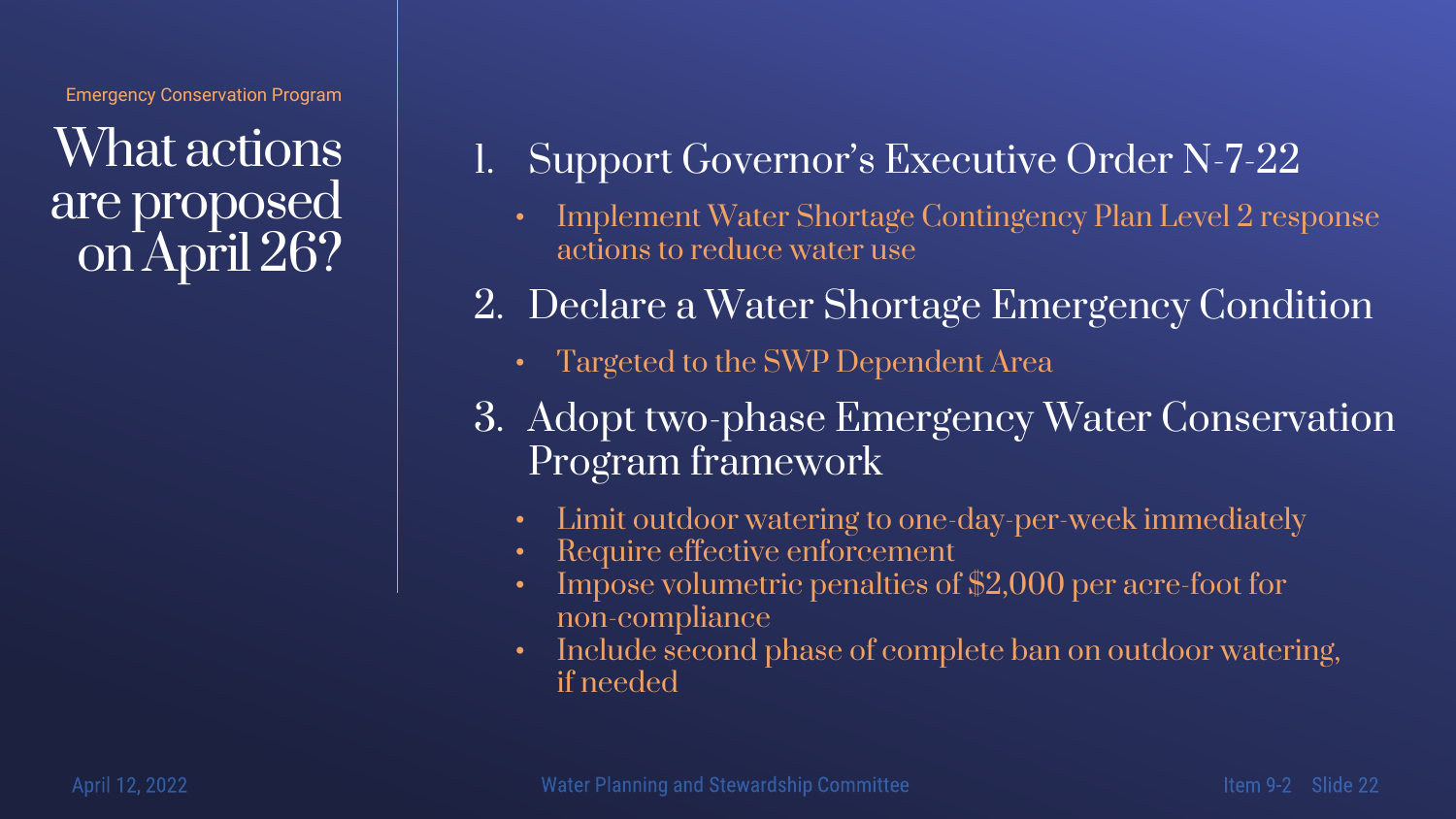What actions are proposed on April 26? (cont.)

- 4. Authorize GM to finalize Emergency Conservation Program
	- Ensure conformance with DWR human health and safety requirements
- 5. Require regular reporting
	- Effectiveness of 1-day watering restriction
	- Need for outdoor watering ban
- 6. Develop modifications to program if needed
	- Monitoring and feedback will determine if existing plan is effective, workable, and proportionate
	- Potential use of population-based approach to set limits on per capita water use
	- Board action required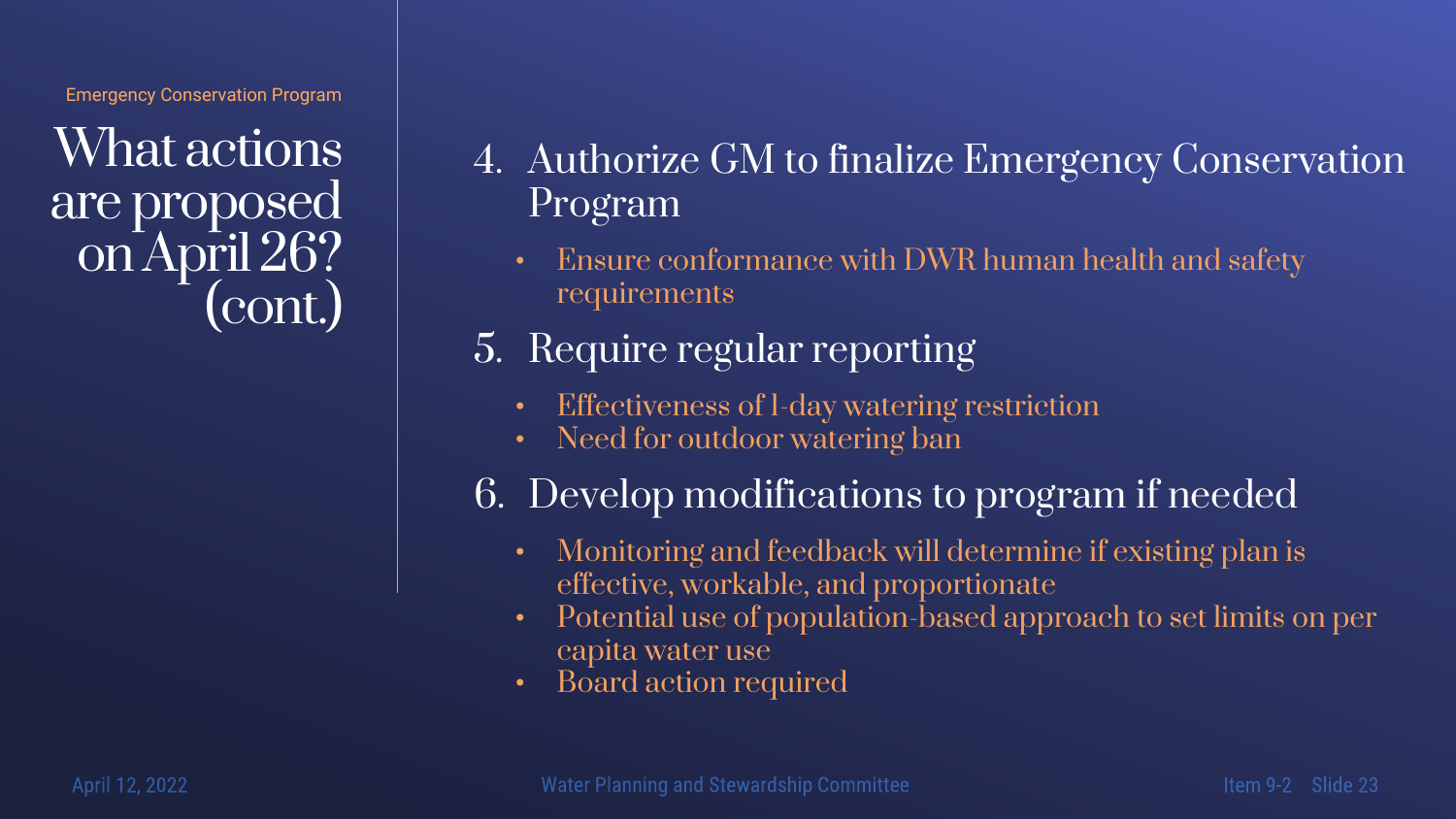How do we coordinate and accelerate actions?

- Continue coordination to finalize and implement the plan
	- Develop suite of acceptable enforcement provisions
	- Finalize and execute an amplified and unified public message for consumer actions
	- Bring information-sharing on-line with affected agencies
- Advocate before State and Federal government for maximum action and assistance during drought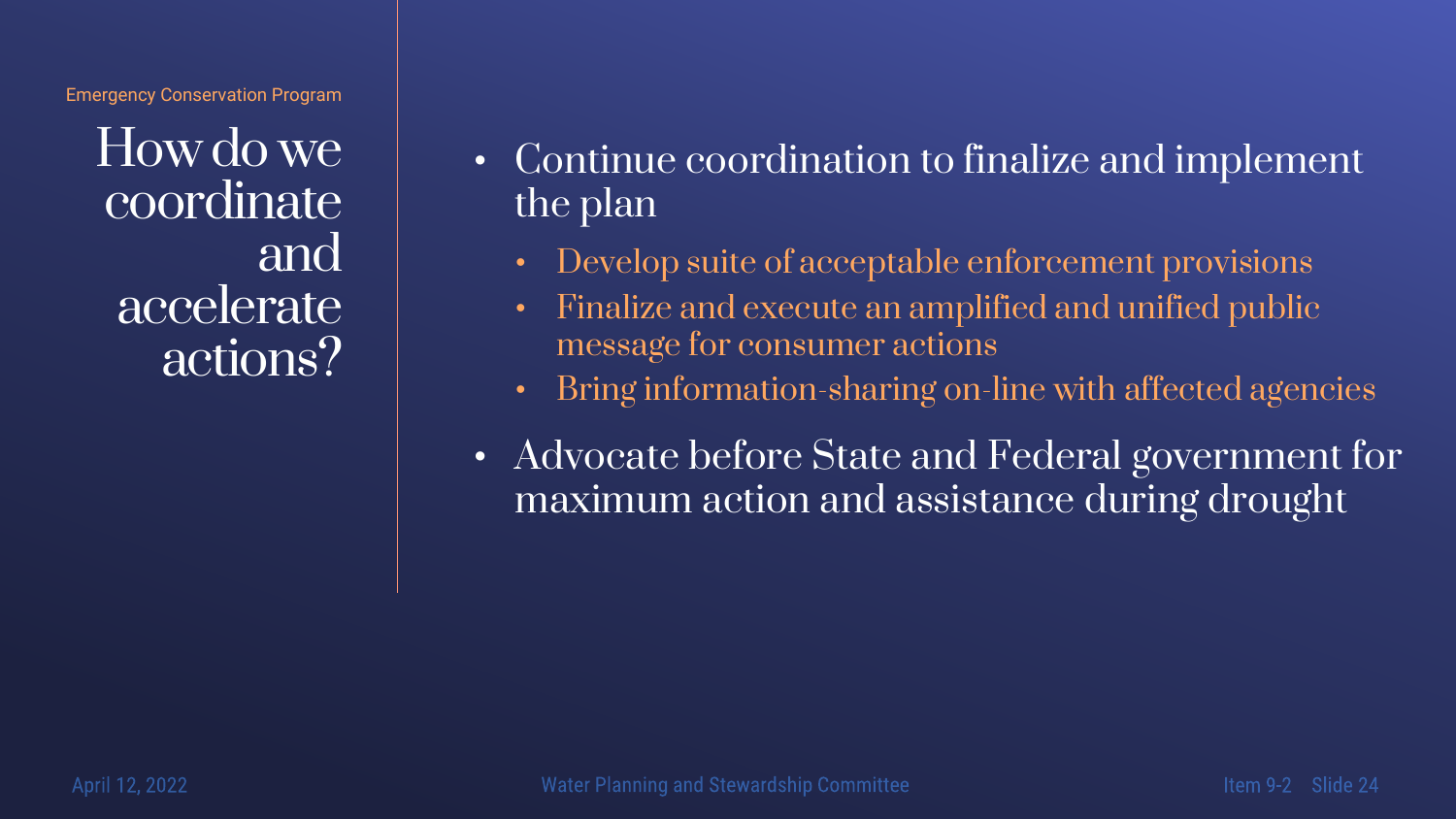